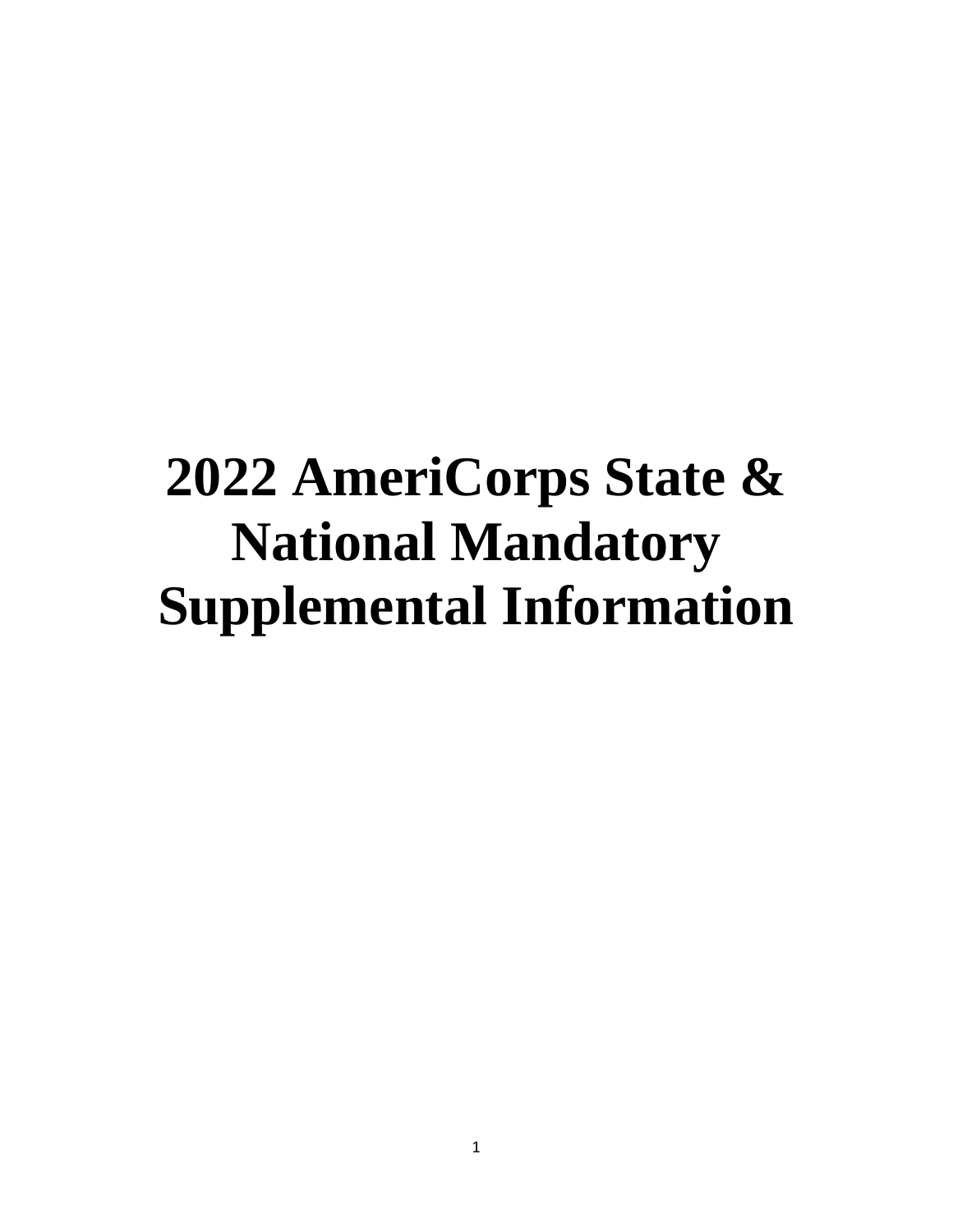*The AmeriCorps State & National Mandatory Supplemental Information is intended to provide applicants with additional information for the preparation of their applications under the AmeriCorps State and National Notice of Federal Funding Opportunity. The Supplemental Information provides both detailed definitions of certain terms included in the Notice, as well as additional details regarding how to properly file an application under the Notice. This Supplemental Information is incorporated by reference in the Notice, and applicants must comply with any requirements stated in this Supplemental Information.* 

**Capacity Building:** A set of activities that expand the scale, reach, efficiency, or effectiveness of programs and organizations. These activities achieve lasting positive outcomes for the beneficiary populations served by AmeriCorps supported organizations (i.e., AmeriCorps programs).As a general rule, AmeriCorps considers capacity building activities to be *indirect services* that enable AmeriCorps supported organizations to provide more, better, and sustained *direct services*. Capacity building activities cannot be solely intended to support the administration or operations of the organization. Capacity building activities must:

- 1) Be intended to support or enhance the program delivery model;
- 2) Respond to the program's goal of increasing, expanding, or enhancing services in order to address the most pressing needs identified in the community; and
- 3) Enable the program to provide a sustained level of more or better direct services after the capacity building services end.

**Cost Reimbursement Grants**: These grants fund a portion of program operating costs and member living allowances, with flexibility to use all of the funds for allowable costs regardless of whether or not the program recruits and retains all AmeriCorps members. Cost reimbursement grants include a formal matching requirement and require the submission of a budget and financial reports.

**Enrollment Rate:** The enrollment rate is calculated as slots filled, plus refill slots filled, divided by slots awarded.

**Evidence-based**: Evidence-based programs that have been rigorously evaluated and have demonstrated positive results for at least one key desired outcome. Rigorous evaluation means conducting at least one Randomized Controlled Trial (RCT) or Quasi-Experimental Design (QED) evaluation of the same intervention described in the application.

Evidence-based interventions on the AmeriCorps Evidence Exchange: interventions supported by positive results from rigorous evaluations that are documented at https://americorps.gov/about/ourimpact/evidence-exchange. Include but are not limited to the following:

- Economic Opportunity: https://americorps.gov/evidence-exchange/Evidence-Brief%3A-Effective-CNCS-Funded-Economic-Opportunity-Programs
- Education: https://americorps.gov/evidence-exchange/Evidence-Brief%3A-Effective-CNCS-Funded-Education-Programs
- Healthy Futures: https://americorps.gov/evidence-exchange/Evidence-Brief%3A-Effective-CNCS-Funded-Healthy-Futures-Programs-

**Evidence-informed**: Programs in this category use the best available knowledge, research, and evaluation to guide program design and implementation, but do not have scientific research or rigorous evaluation of the intervention described in the application.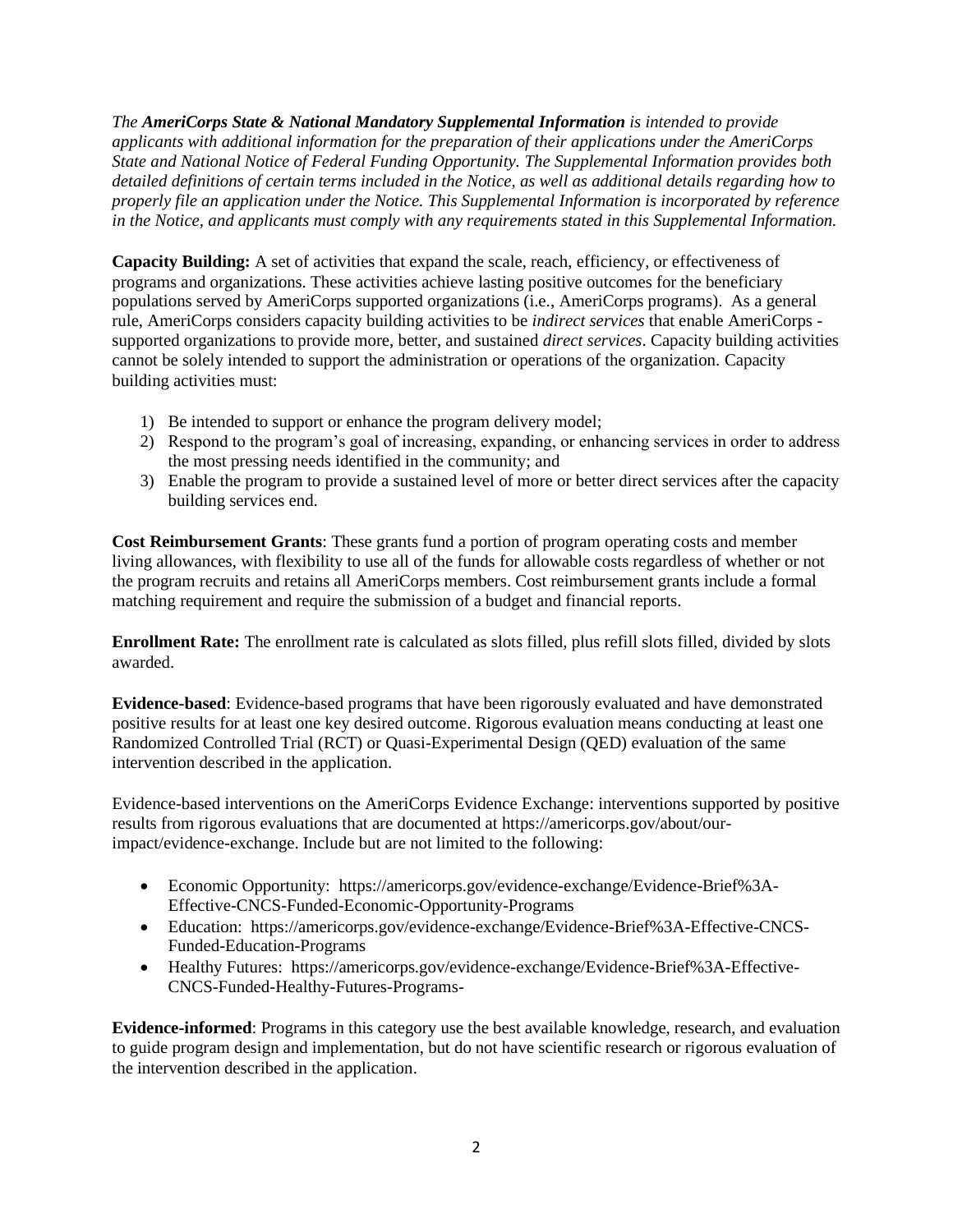Applicants may be evidence-informed if they have incorporated research from other evidence-based programs into their program designs and/or have collected performance measurement data on the intervention described in the application.

## **Evidence Tiers**

**Pre-preliminary evidence** means the applicant has not submitted an outcome or impact evaluation of the same intervention described in the application, although the applicant may have collected some performance data on the intervention (e.g., data on intervention outputs and/or outcomes). Applicants in this tier must describe in the Evidence Base section of the application how their program design is evidence-informed (see definition above). Applicants may also cite prior performance measure data if applicable.

**Preliminary evidence** means the applicant has submitted up to two outcome evaluation reports (nonexperimental) that evaluated the same intervention described in the application and yielded positive results on one or more key desired outcomes of interest as depicted in the applicant's logic model. The outcome evaluations may either have been conducted internally by the applicant organization or by an entity external to the applicant. The study design must include pre- and post-assessments without a statistically matched comparison group or a post-assessment comparison between intervention and comparison groups. In some cases, a retrospective pre-post assessment may be considered, but its use must be justified in the text of the evaluation report.

AmeriCorps grantees recompeting for their third competitive grant cycle are required to submit an evaluation report of their AmeriCorps funded program. The AmeriCorps -required evaluation report may count towards one of the two reports allowed for the Preliminary evidence tier or may be submitted in addition to this. In the latter case, all three evaluation reports will be considered against the review criteria.

If the applicant is not required to submit an evaluation report of their AmeriCorps funded program, then more than two reports will not be considered.

**Moderate evidence** means the applicant has submitted up to two well-designed and well-implemented evaluation reports that evaluated the same intervention described in the application and identified evidence of effectiveness on one or more key desired outcomes of interest as depicted in the applicant's logic model. Evidence of effectiveness (or positive findings) is determined using experimental design evaluations (i.e., Randomized Controlled Trials (RCT)) or Quasi-Experimental Design evaluations (QED) with statistically matched comparison (i.e., counterfactual) and treatment groups. The ability to generalize the findings from the RCT or QED beyond the study context may be limited (e.g., single-site.) The evaluations were conducted by an independent entity external to the organization implementing the intervention.

AmeriCorps grantees recompeting for their third competitive grant cycle are required to submit an evaluation report of their AmeriCorps funded program. The AmeriCorps -required evaluation report may count towards one of the two reports allowed for the Moderate evidence tier or may be submitted in addition to this. In the latter case, all three evaluation reports will be considered against the review criteria.

If the applicant is not required to submit an evaluation report of their AmeriCorps funded program, then more than two reports will not be considered.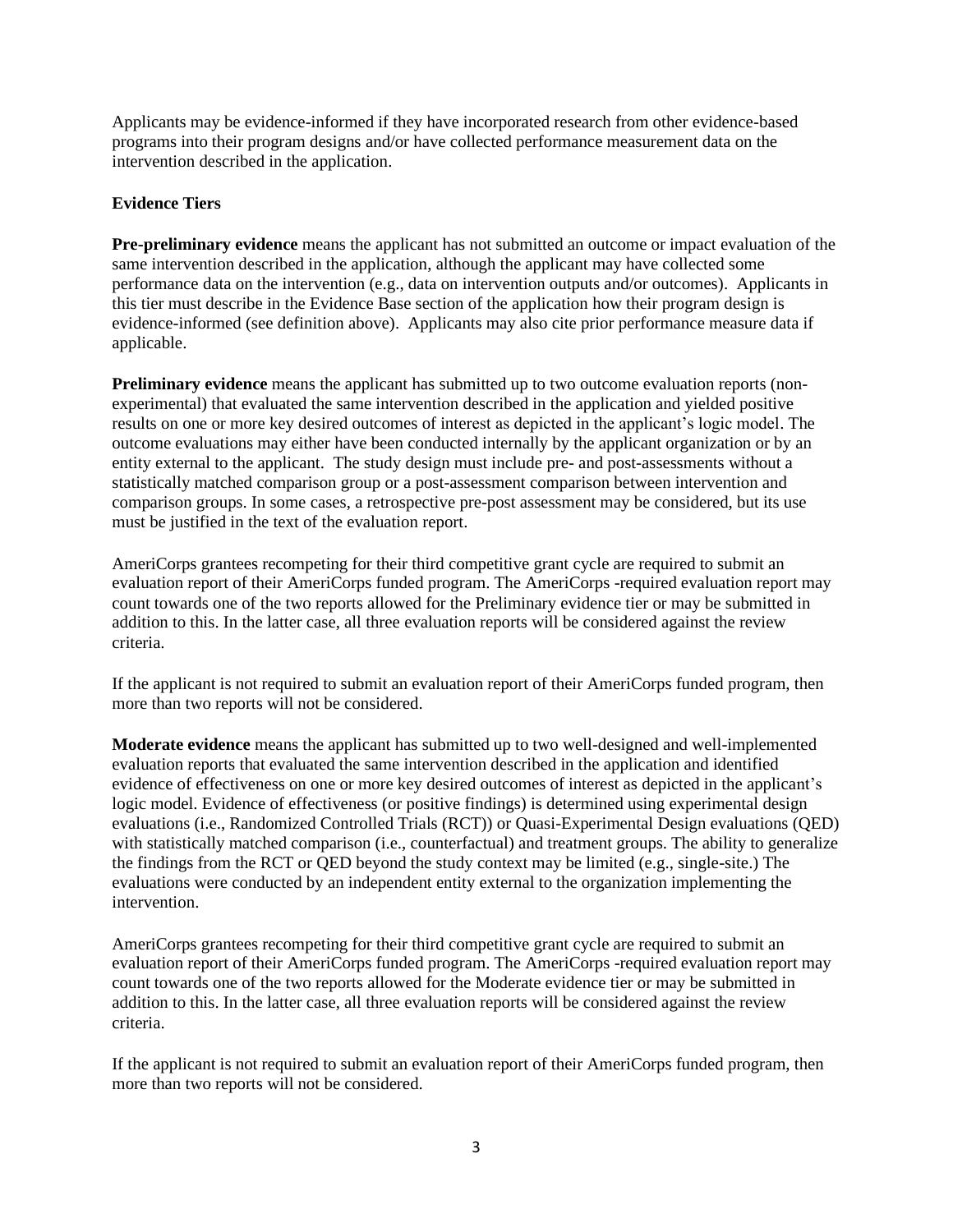**Strong evidence** means the applicant has submitted up to two evaluation reports demonstrating that the same intervention described in the application has been tested nationally, regionally, or at the state-level (e.g., multi-site) using a well-designed and well-implemented experimental design evaluation (i.e., Randomized Controlled Trial (RCT)) or a Quasi-Experimental Design evaluation (QED) with statistically matched comparison (i.e., counterfactual) and treatment groups. Alternatively, the proposed intervention's evidence may be based on multiple (up to two) well-designed and well-implemented QEDs or RCTs of the same intervention described in the application in different locations or with different populations within a local geographic area. The overall pattern of evaluation findings must be consistently positive on one or more key desired outcomes of interest as depicted in the applicant's logic model. Findings from the RCT or QED evaluations may be generalized beyond the study context. The evaluations were conducted by an independent entity external to the organization implementing the intervention.

AmeriCorps grantees recompeting for their third competitive grant cycle are required to submit an evaluation report of their AmeriCorps funded program. The C AmeriCorps NCS-required evaluation report may count towards one of the two reports allowed for the Strong evidence tier or may be submitted in addition to this. In the latter case, all three evaluation reports will be considered against the review criteria.

If the applicant is not required to submit an evaluation report of their AmeriCorps funded program, then more than two reports will not be considered.

**Impact evaluation** An evaluation that provides statistical evidence of how well a program achieves its desired outcomes and what effect it has on service recipients and/or service participants compared to what would have happened in the absence of the program. Impact evaluations must be designed to provide evidence of a causal relationship between program activities and outcomes (45 C.F.R. § 2522.700). Grantees must use an experimental or quasi-experimental evaluation design (i.e., the evaluation must include a control group or a statistically matched comparison group).

**Same intervention described in the application** The intervention evaluated in submitted evaluation reports must match the intervention proposed in the application in the following areas, all of which must be clearly described in the Program Design and Logic Model sections of the application:

- Characteristics of the beneficiary population
- Characteristics of the population delivering the intervention
- Dosage (frequency, duration) and design of the intervention, including all key components and activities
- The setting in which the intervention is delivered
- Outcomes of the intervention

Submitted reports that do not sufficiently match the intervention proposed by the applicant in all of these areas will not be considered applicable and will not be reviewed or receive any points.

**Fixed Amount Grants:** These grants provide a fixed amount of funding per Member Service Year (MSY) that is substantially lower than the amount required to operate the program. Organizations use their own or other resources to cover the remaining costs. Programs are not required to submit budgets or financial reports, there is no specific match requirement, and programs are not required to track and maintain documentation of match. However, AmeriCorps provides only a portion of the cost of running the program and organizations must raise the additional resources needed to run the program. Programs can access all of the funds, provided they recruit and retain the members supported under the grant based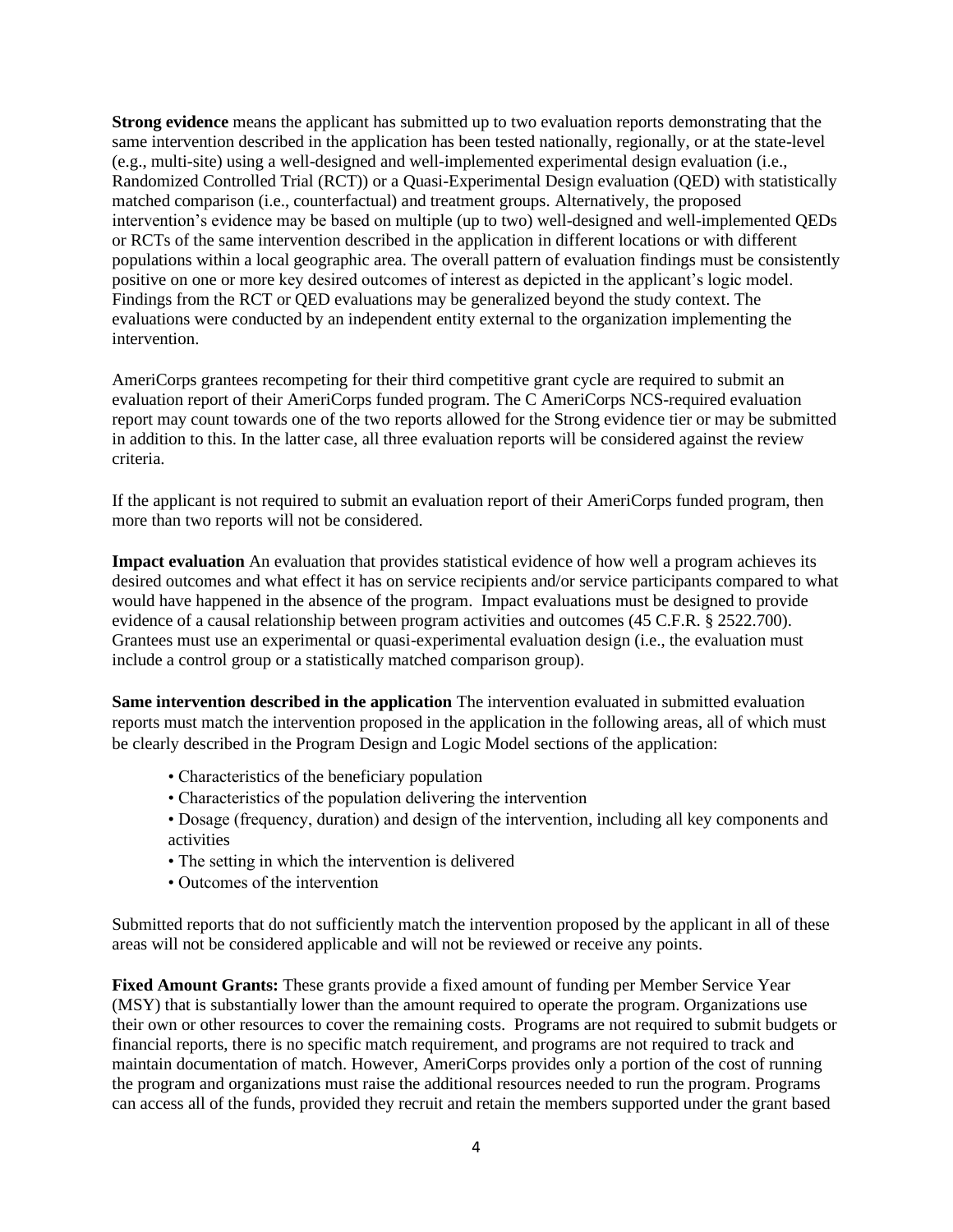on the MSY level awarded. Professional Corps programs applying for operational funding through a Fixed Amount Grant must submit a budget in support of their request for operational funds.

- **Full-cost Fixed amount grants:** Fixed amount grants are available for programs that enroll all types of member slots. Professional Corps may only have full-time members. Programs can access funds under the grant based on enrolling and retaining the full complement of members supported under the grant.
- **Education Award Grants (EAP) Fixed amount grant**: Programs apply for a small fixed amount per MSY, can enroll less than full-time members, and use their own resources to cover all other costs. Programs can access funds under the grant based on enrolling the full complement of members supported under the grant. As with full-time fixed amount grants, there are no specific match or financial reporting requirements for EAP fixed amount grants.

State Commissions can withhold up to 2% administrative funds from fixed price grants.

**Member Service Location:** A member service location is the site at which an AmeriCorps member is placed to provide his/her service to the community.

**Member Service Year (MSY):** One Member Service Year (MSY) is equivalent to a full-time AmeriCorps position (at least 1,700 service hours.)

#### **National Direct Applicants**

*Multi-state*: Organizations that propose to operate AmeriCorps programs in more than one state or territory apply directly to AmeriCorps.

*Federally-recognized Indian Tribes:* Applicants that are Indian Tribes apply directly to AmeriCorps (see the Eligible *Applicants* section in the *Notice.*)

*State and Territories without Commissions:* Applicants in South Dakota, American Samoa, the Commonwealth of the Northern Mariana Islands, and the U.S. Virgin Islands apply directly to AmeriCorps because this State and Territories have not established a State Commission.

**Operating Site:** An operating site is the organization that manages the AmeriCorps program on behalf of the multi-state recipient of the grant from AmeriCorps. A multi-state grantee must have an operating site in each state in which it has AmeriCorps members. AmeriCorps members may be placed at the operating site, or an operating site may place AmeriCorps members at multiple member service locations. Multifocused intermediaries may also have operating sites.

AmeriCorps anticipates that applicants have a carefully considered plan for their project implementation and have identified operating sites based on demonstrated community needs. AmeriCorps expects the sites proposed at the time of application to align with those involved in project implementation. However, if necessary, applicants can modify their list of operating sites during the clarification process or through an amendment to the application, if funded.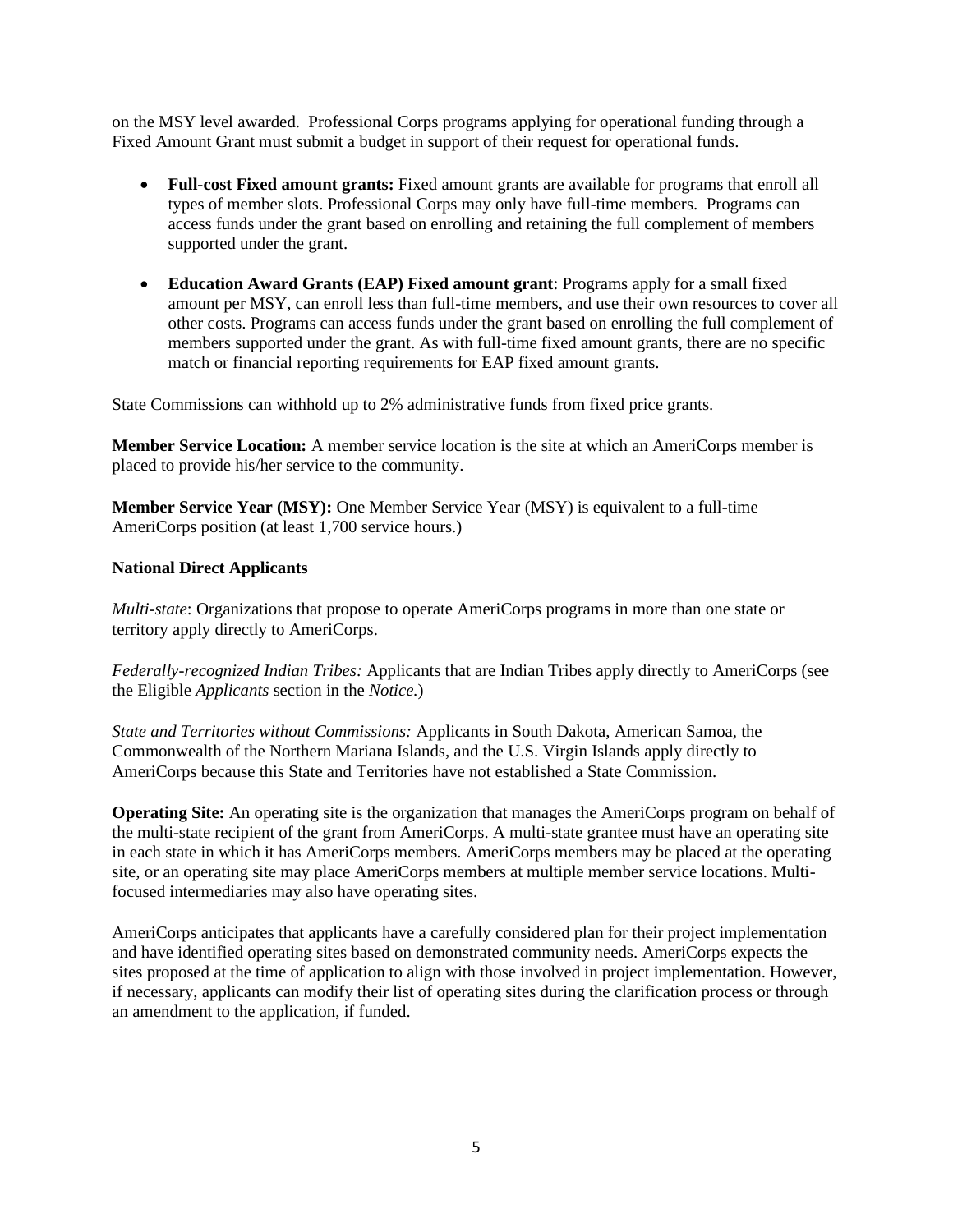**Other Revenue:** Funds necessary to operate an AmeriCorps program that are not AmeriCorps funds or grantee share (match) identified in the budget. Programs should not enter the total operating budget for their organization unless the entire operating budget supports the AmeriCorps program. Programs that have additional revenue sources not included in the matching funds section of the budget should provide the amount of this additional revenue that supports the program. This amount should not include the AmeriCorps or grantee share amounts in the budget. Fixed amount grantees should enter all non-AmeriCorps funds that support the program in this field. All fixed grants will have other revenue.

**Professional Corps:** A Professional Corps is a program model composed of AmeriCorps members serving as professionals, i.e., teachers, health care providers, police officers, engineers, attorneys, or other professionals. The programs recruit and place qualified members in communities with an inadequate number of such professionals. Professional Corps applicants and/or applicants determined to be a Professional Corps by AmeriCorps must demonstrate that the community in which it will place AmeriCorps members serving as professionals has an inadequate number of said professionals.

Professional Corps members' salaries/compensation, including childcare, are paid entirely by the organizations with which the members serve, and are not included in the budget request to AmeriCorps. The living allowance or salary provided to AmeriCorps members in Professional Corps programs does not count toward the matching requirement. AmeriCorps requires **Professional Corps** programs to cover the operating expenses associated with the AmeriCorps program through non-AmeriCorps resources. AmeriCorps will only consider operating funds of up to \$1,000 per MSY if an applicant is able to demonstrate significant organizational financial need based on the materials reviewed by AmeriCorps. These grants are fixed price grants.

Applicants may propose any authorized program type. In the case that a proposed program fits more than one program type (e.g., a program could be either a professional corps or a traditional program). AmeriCorps staff will make a determination as to program type that will be considered for funding. The determination will be based on data provided within the application and supplemental materials submitted with the application. The determination may be different from the program type proposed by the applicant.

AmeriCorps reserves the right to determine whether an applicant (whether or not the applicant has applied as a **Professional Corps)** has sufficiently demonstrated that they cannot effectively operate an AmeriCorps program without receiving AmeriCorps operating funds. There may be specific circumstances where AmeriCorps determines that a legal applicant has not demonstrated the need for operational grant funds due to other funding resources. Where AmeriCorps due diligence review of an application shows that the applicant has a historically high level of support from non- AmeriCorps sources, and as a result has levels of unrestricted funding that is in excess of the requested level of AmeriCorps funding, AmeriCorps may choose to not provide operational grant funding.

**Prohibited Activities:** While charging time to the AmeriCorps program, accumulating service or training hours, or otherwise performing activities supported by the AmeriCorps program or AmeriCorps, staff and members may not engage in the following activities (see 45 CFR § 2520.65):

- 1. Attempting to influence legislation;
- 2. Organizing or engaging in protests, petitions, boycotts, or strikes;
- 3. Assisting, promoting, or deterring union organizing;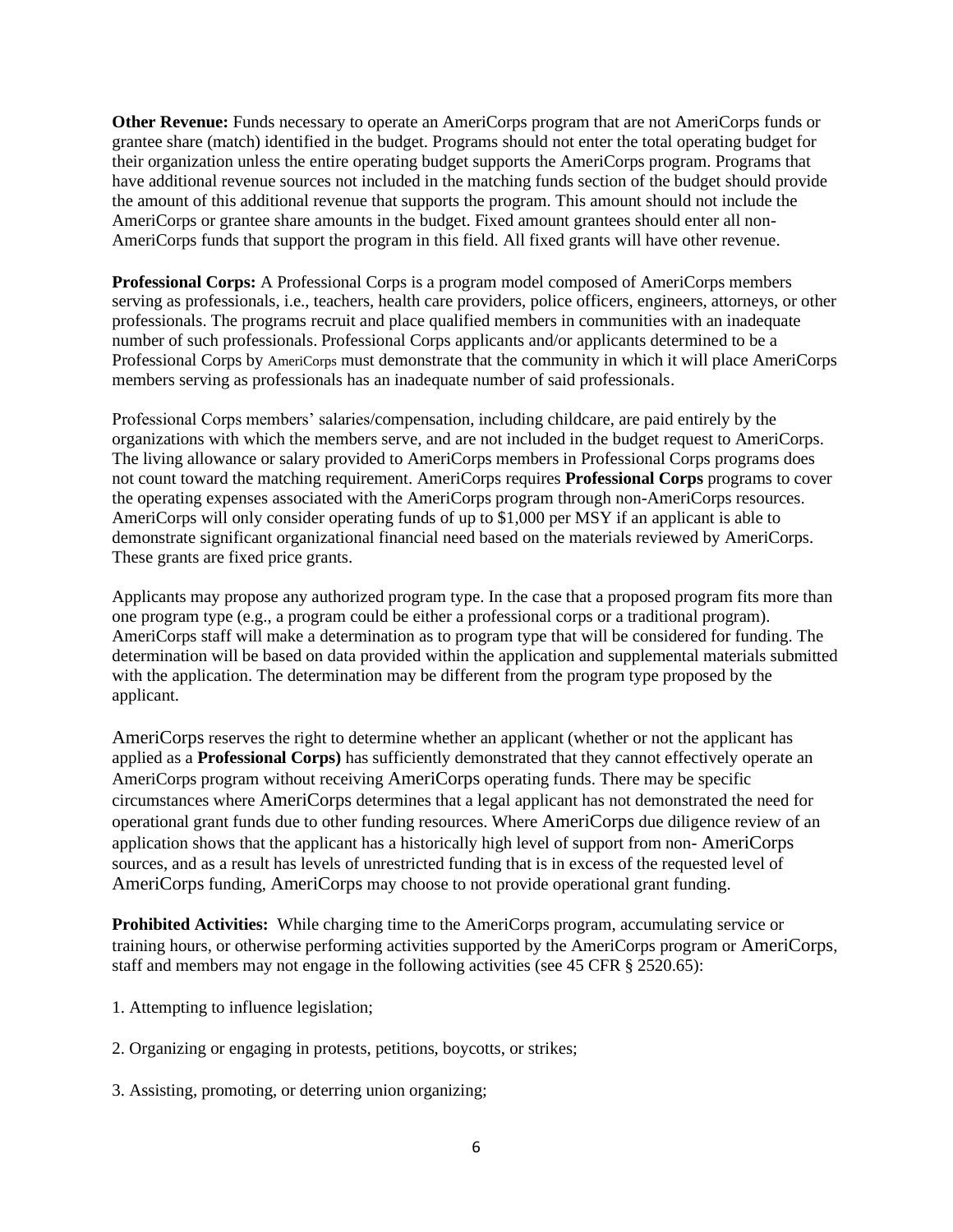4. Impairing existing contracts for services or collective bargaining agreements;

5. Engaging in partisan political activities, or other activities designed to influence the outcome of an election to any public office;

6. Participating in, or endorsing, events or activities that are likely to include advocacy for or against political parties, political platforms, political candidates, proposed legislation, or elected officials;

7. Engaging in religious instruction, conducting worship services, providing instruction as part of a program that includes mandatory religious instruction or worship, constructing or operating facilities devoted to religious instruction or worship, maintaining facilities primarily or inherently devoted to religious instruction or worship, or engaging in any form of religious proselytization;

8. Providing a direct benefit to— a. a business organized for profit; b. a labor union; c. a partisan political organization; d. a nonprofit organization that fails to comply with the restrictions contained in section 501(c)(3) of the Internal Revenue Code of 1986 related to engaging in political activities or substantial amount of lobbying except that nothing in these provisions shall be construed to prevent participants from engaging in advocacy activities undertaken at their own initiative; and e. an organization engaged in the religious activities described in paragraph C. 7. above, unless AmeriCorps assistance is not used to support those religious activities;

9. Conducting a voter registration drive or using AmeriCorps funds to conduct a voter registration drive;

10. Providing abortion services or referrals for receipt of such services; and

11. Such other activities as AmeriCorps may prohibit.

AmeriCorps members may not engage in the above activities directly or indirectly by recruiting, training, or managing others for the primary purpose of engaging in one of the activities listed above. Individuals may exercise their rights as private citizens and may participate in the activities listed above on their own initiative, on non-AmeriCorps time, and using non- AmeriCorps funds.

**Reducing and/or Preventing Prescription Drug and Opioid Abuse:** AmeriCorps is interested in program models that seek to address the prescription drug and opioid abuse crisis in America.

**Retention Rate:** The AmeriCorps member retention rate is calculated as the number of members exited with education award (full or partial award) divided by the number of members enrolled.

**Rural Communities:** AmeriCorps uses rural-urban commuting area (RUCA) codes to classify program addresses as either rural or urban for analytic purposes. RUCA codes classify U.S. census tracts using measures of population density, urbanization, and daily commuting. Census tracts with an urban cluster population less than 50,000 are considered rural (RUCA codes 4-10). Applicants are encouraged to designate themselves as serving rural communities if some or all service locations are in rural areas as defined by RUCA codes or if the program can provide other compelling evidence that the program is rural in the narrative portion of the application. This self-designation will be considered in grant-making decisions.

For more information about RUCA codes, please visit the USDA website found here: <http://www.ers.usda.gov/data-products/rural-urban-commuting-area-codes.aspx>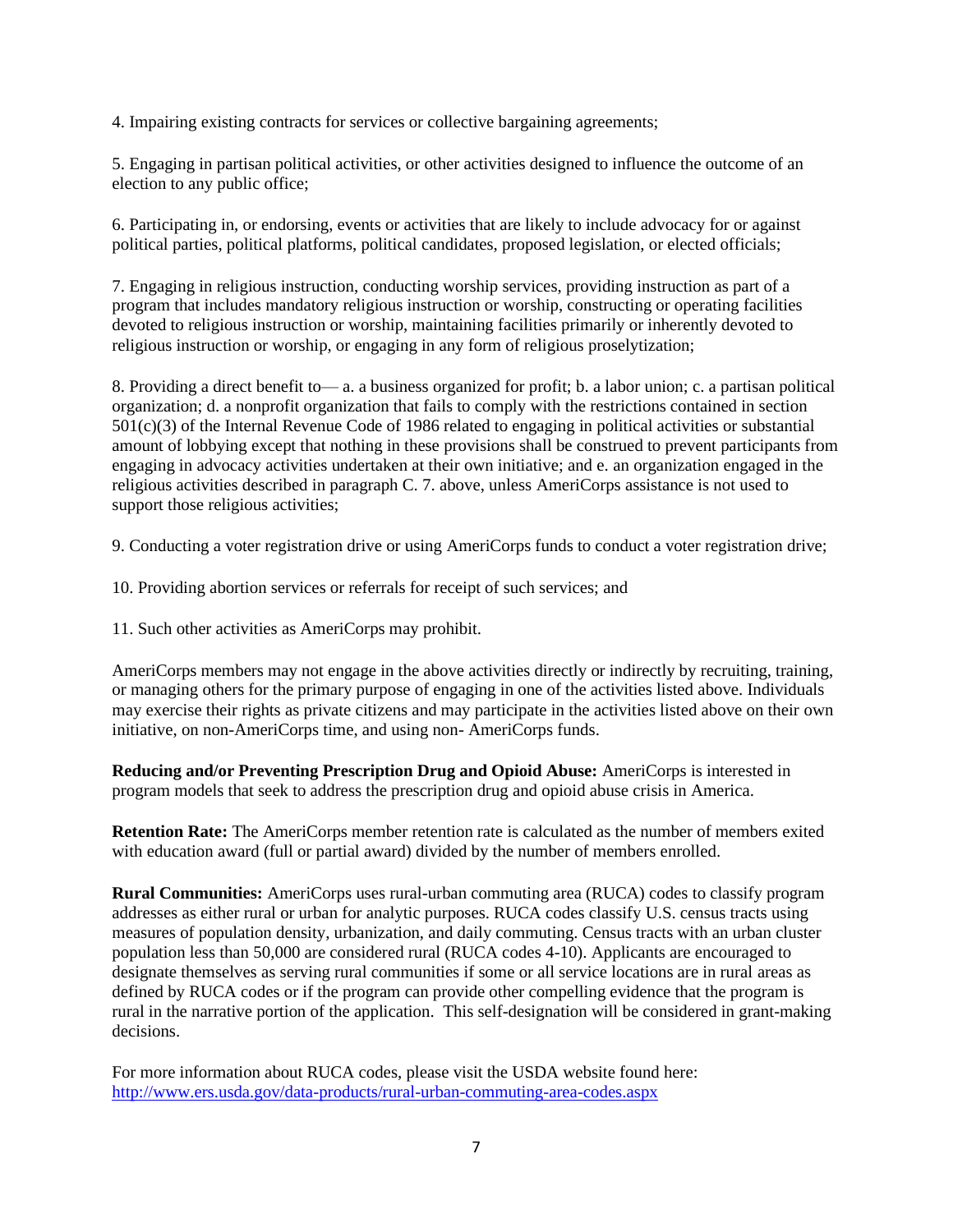The Office of Grant Administration uses Beale Codes when assessing alternative match requirements as the statue (45 CFR  $2521.60(c)$ ) requires it.

**Rural Intermediaries:** AmeriCorps recognizes that severely under-resourced communities may have limited capacity to successfully apply for and implement an AmeriCorps program, due to the size and organizational capacity of eligible applicant/host site organizations or the lack of available matching funds in these communities. Thus, it may be effective for a single eligible applicant (intermediary) to develop an application and oversee the implementation of an AmeriCorps program that engages multiple grassroots non-profits/eligible applicants (referred to as a consortium) that, individually, do not have the necessary organizational or fundraising capacity to apply for and run an AmeriCorps program. Given the desire to address community needs holistically, the nonprofits/eligible applicants that make up the consortium may have, but are not required to have, different focus areas (including the non-focus area capacity building) and thus the nonprofit/eligible applicant intermediary will be multi-focused.

Applicants seeking consideration under this priority must demonstrate that they will be serving in rural severely under-resourced communities; that their application represents a consortium, that the activities provided by the consortium collectively address a compelling community need or set of needs; and that they have sufficient financial and management capacity to act as an umbrella organization for the consortium. Applicants should refer to the *Page Limits* section in the *Notice* for information specific to Rural Intermediary requirements.

The eligible applicant (intermediary) should submit one application which describes:

- How the partnership/consortium will be organized, and AmeriCorps resources will be allocated between the partnering entities (intermediary and consortium members).
- The proposed theory (ies) of change and program model(s).
- How the intermediary will utilize an identified consortium of nonprofits/eligible applicants who are well positioned to achieve outcomes identified in the theory of change.

Applicants must submit via email by the application deadline letters of support from all members of the consortium. See the *Submission of Additional Documents* Section in the *Notice* for specific submission information and requirements.

**Same Project:** Two projects will be considered the same if they: address the same issue areas, address the same priorities, address the same objectives, serve the same target communities and population, or utilize the same sites.

Programs must get approval from ASN HQ staff to be considered a new project.

If an applicant is applying for a different program model (a new project), select New. Current and previous grantees need to get approval from ASN HQ staff to be considered a new project. AmeriCorps will consider a project to be new if there is a meaningful difference between it and previous projects in a comparison of the following characteristics, among others: the objectives and priorities of the projects; the nature of the services provided; the program staff, participants, and volunteers involved; the geographic locations in which the services are provided; the populations served; and the proposed community partnerships. (§ 2522.340).

Requests to be considered a new project should include information about how the new project differs from the previous project in the characteristics noted above. The request should also include the proposed name of the new project. AmeriCorps staff will review the request to determine if the proposed project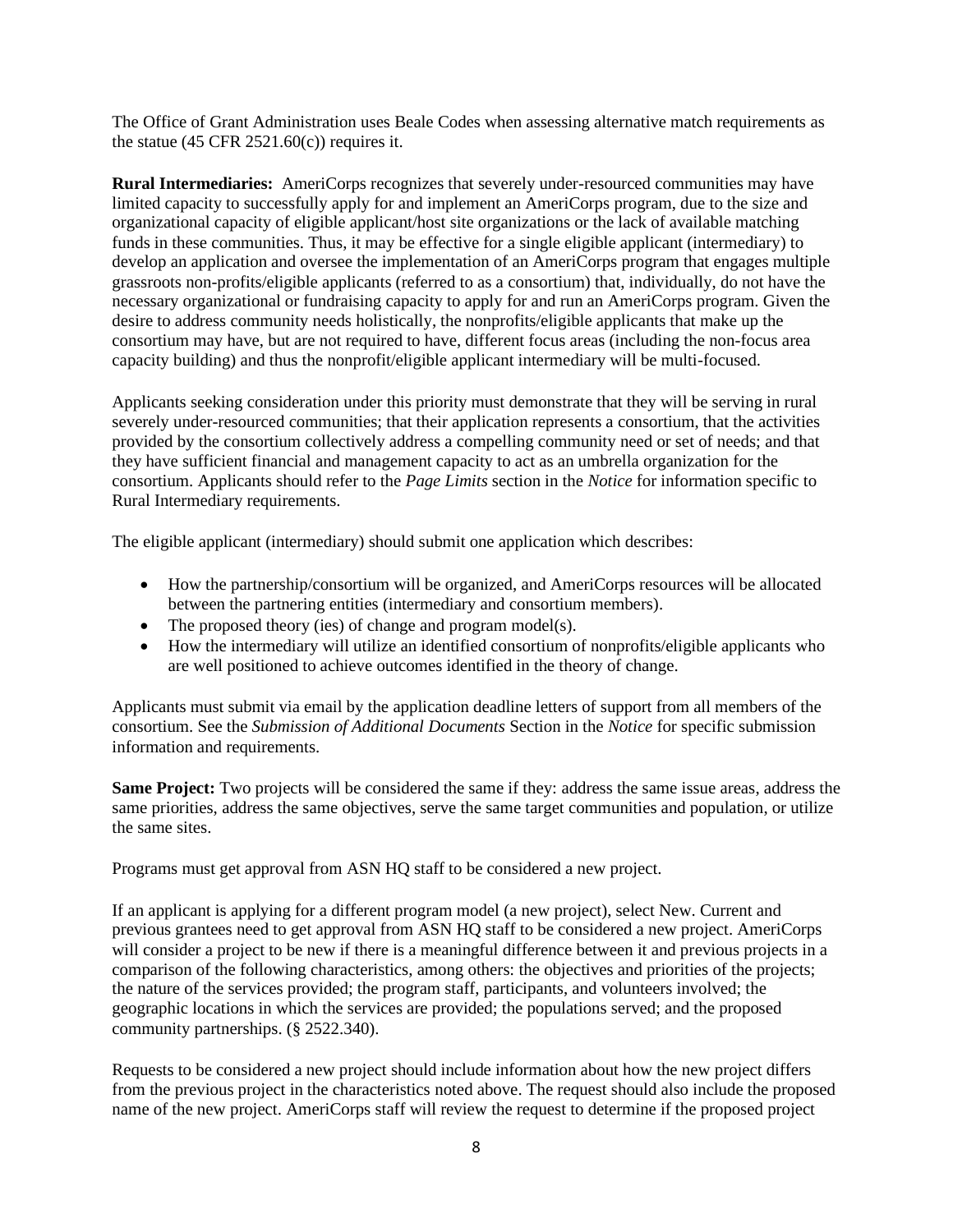does represent a meaningful difference from the previous project or if the proposed project is an example of natural program evolution over time. If it is determined that the project is new, ASN HQ staff will create a new project in eGrants. Applicants must request new projects significantly in advance of their application deadline.

**Single-State Applicants**: Single-state applicants are organizations that propose to operate in only one state; they must apply through the Governor-appointed State or Territory Commissions. Each state and territory commission administers its own selection process and submits to AmeriCorps the applicants it selects to compete for funding. Single-State applicants must contact their State Commissions to learn about their state or territory processes and deadlines which may be significantly *earlier* than the AmeriCorps deadlines and may have additional requirements. The list of State and Territory Commissions can be found on AmeriCorps website.

A single-state application submitted directly to AmeriCorps by the applicant rather than the State Commission will be considered noncompliant and will not be reviewed.

**Unallowable Activities**: In addition to the *Prohibited Activities*, the following restrictions also apply to the service of AmeriCorps members:

### Nonduplication.

Corporation assistance may not be used to duplicate an activity that is already available in the locality of a program. Corporation assistance will not be provided to a private nonprofit entity to conduct activities that are the same or substantially equivalent to activities provided by a State or local government agency in which such entity resides unless the entity complies with the following "nondisplacement" requirements.

#### Nondisplacement.

- (1) An employer may not displace an employee or position, including partial displacement such as reduction in hours, wages, or employment benefits, as a result of the use by such employer of a participant in a program receiving Corporation assistance.
- (2) An organization may not displace a volunteer by using a participant in a program receiving Corporation assistance.
- (3) A service opportunity will not be created under this chapter that will infringe in any manner on the promotional opportunity of an employed individual.
- (4) A participant in a program receiving Corporation assistance may not perform any services or duties or engage in activities that would otherwise be performed by an employee as part of the assigned duties of such employee.
- (5) A participant in any program receiving assistance may not perform any services or duties, or engage in activities, that—
	- (i) Will supplant the hiring of employed workers; or
	- (ii) Are services, duties, or activities with respect to which an individual has recall rights pursuant to a collective bargaining agreement or applicable personnel procedures.
- (6) A participant in any program receiving assistance may not perform services or duties that have been performed by or were assigned to any—
	- (i) Presently employed worker;
	- (ii) Employee who recently resigned or was discharged;
	- (iii) Employee who is subject to a reduction in force or who has recall rights pursuant to a collective bargaining agreement or applicable personnel procedures;